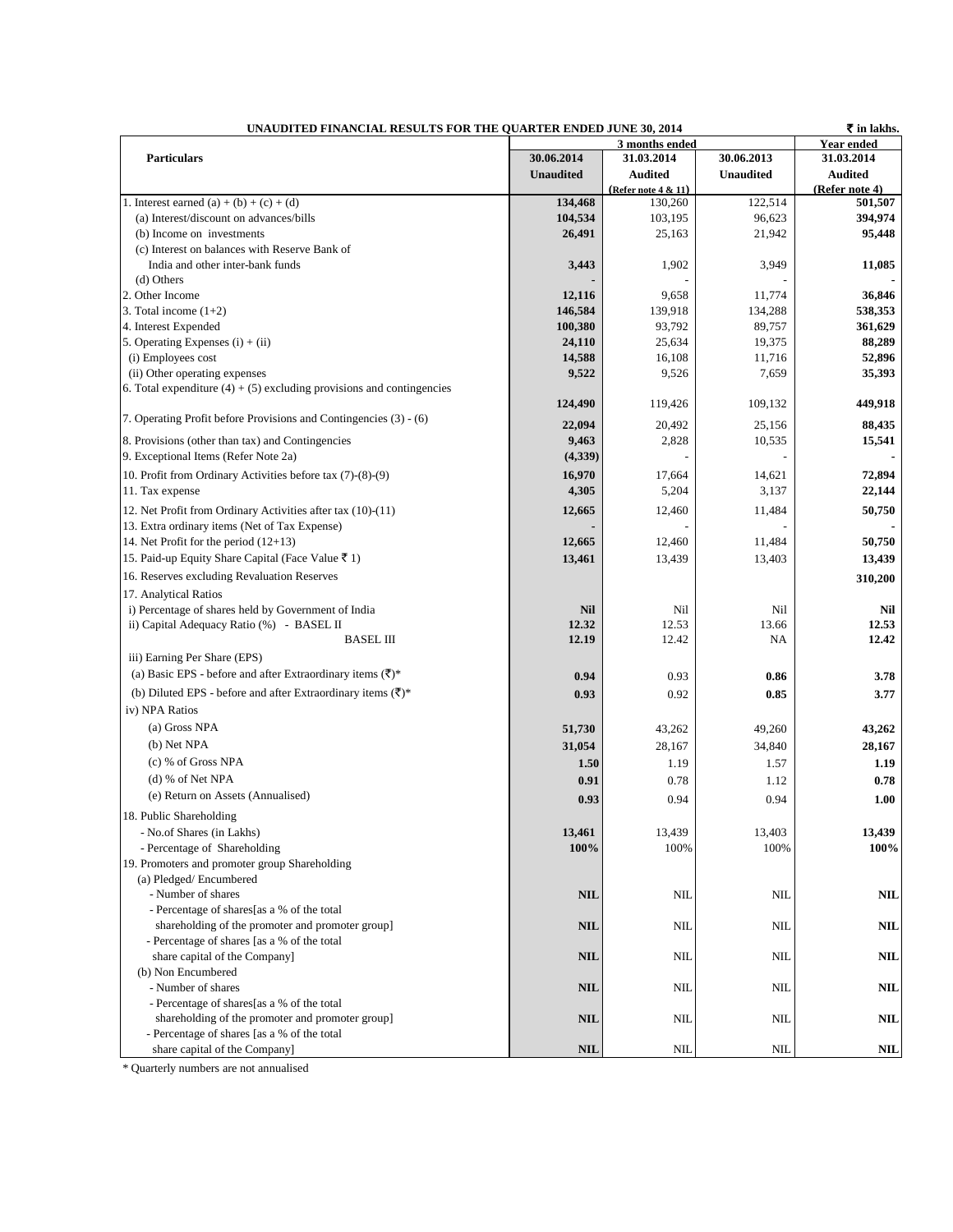|                                                                              |                  |                     |                  | $\bar{\tau}$ in lakhs. |
|------------------------------------------------------------------------------|------------------|---------------------|------------------|------------------------|
|                                                                              | 3 months ended   |                     |                  | <b>Year ended</b>      |
|                                                                              | 30.06.2014       | 31.03.2014          | 30.06.2013       | 31.03.2014             |
| <b>Particulars</b>                                                           | <b>Unaudited</b> | <b>Audited</b>      | <b>Unaudited</b> | <b>Audited</b>         |
|                                                                              |                  | (Refer note 4 & 11) |                  | (Refer note 4)         |
| 1. Segment Revenue                                                           |                  |                     |                  |                        |
| a) Treasury                                                                  | 35,217           | 27,700              | 32,205           | 116,345                |
| b) Corporate/ Wholesale Banking                                              | 58,910           | 60,751              | 52,674           | 225,208                |
| c) Retail Banking                                                            | 50,101           | 48,327              | 47,868           | 188,215                |
| d) Other Banking Operations                                                  | 2,356            | 3,140               | 1,541            | 8,585                  |
| Total                                                                        | 146,584          | 139,918             | 134,288          | 538,353                |
| Less : Inter segment Revenue                                                 |                  |                     |                  |                        |
| Net Income from Operations                                                   | 146,584          | 139,918             | 134,288          | 538,353                |
| 2. Segment Results                                                           |                  |                     |                  |                        |
| Profit(+)/Loss (-) before tax, exceptional item and after interest from each |                  |                     |                  |                        |
| segment                                                                      |                  |                     |                  |                        |
| a) Treasury                                                                  | (1,198)          | (3,048)             | 2,939            | (3,277)                |
| b) Corporate/ Wholesale Banking                                              | 1,551            | 1,476               | 2,157            | 18,898                 |
| c) Retail Banking                                                            | 10,309           | 16,647              | 8.206            | 50,095                 |
| d) Other Banking Operations                                                  | 1,968            | 2,589               | 1,319            | 7,178                  |
| <b>Total</b>                                                                 | 12,631           | 17,664              | 14,621           | 72,894                 |
| Profit Before Tax and exceptional item                                       | 12,631           | 17,664              | 14,621           | 72,894                 |
| <b>3. Capital Employed</b>                                                   |                  |                     |                  |                        |
| a) Treasury                                                                  | 102,050          | 101,512             | 88,878           | 101,512                |
| b) Corporate/ Wholesale Banking                                              | 117,681          | 133,700             | 99,947           | 133,700                |
| c) Retail Banking                                                            | 77,892           | 84,661              | 76,282           | 84,661                 |
| d) Other Banking Operations                                                  |                  |                     |                  |                        |
| e) Un allocated                                                              | 50,729           | 16,932              | 46,838           | 16,932                 |
| Total                                                                        | 348,352          | 336,805             | 311,945          | 336,805                |

 **Segmentwise Results**

Notes:

1 The above financial results for the quarter ended June 30, 2014 reviewed by the Audit Committee of the Board have been approved by the Board of Directors at their meeting held on July 16, 2014 and subjected to a limited review by the Statutory Central Auditor.

2a In the current year, effective April 1,2014, the Bank has changed its accounting policy for charging depreciation from Written Down Value ("WDV") method to Straight Line Method ("SLM") in respect of all fixed assets other than computers which were already being depreciated under SLM. The management believes that such change better reflects the actual use of assets acquired. On account of this change in accounting policy, the Bank has in the current quarter, reversed an amount of  $\bar{6}$ ,574 lakhs representing the excess depreciation charge for the period upto March 31, 2014 and disclosed the same net of related tax effect of  $\bar{6}$  2,235 lakhs as an exceptional item. As a result of this change, the net profit for the current quarter is higher by  $\mathfrak{F}4,339$  lakhs and the basic and diluted earnings per share are higher by  $\bar{z}$ 0.32 per share.

2b In accordance with the requirements of Schedule II to the Companies Act, 2013, the Bank has also re-assessed the useful lives of the fixed assets and : i) an amount of ₹548 lakhs has been charged to the financial results of the current quarter representing the depreciation on the carrying value of assets as at April 1, 2014 on the remaining useful lives, and; ii) an amount of  $\bar{\tau}$ 1,421 lakhs has been charged to the opening balance of the retained earnings in respect of assets whose useful remaining life is nil as at April 1, 2014.

3 For non agricultural loans extended by commercial banks against gold ornaments and jewellery, Reserve Bank of India vide notification DBOD.No.BP.79/21.04.048/2013-14 dated December 30, 2013 has imposed certain restrictions viz. quantum of loan, period, minimum margin, classification as NPA before due date on margin shortfall and income recognition on cash basis. However, considering the operational difficulties faced by the bank and the borrowers, the Bank has represented the matter before RBI for reconsideration / modification of the restrictions. Pending disposal of the representation by RBI, the Bank is yet to give effect to the above circular in the accompanying financial results.The Bank believes that the representation made to RBI would be considered favourably by them.